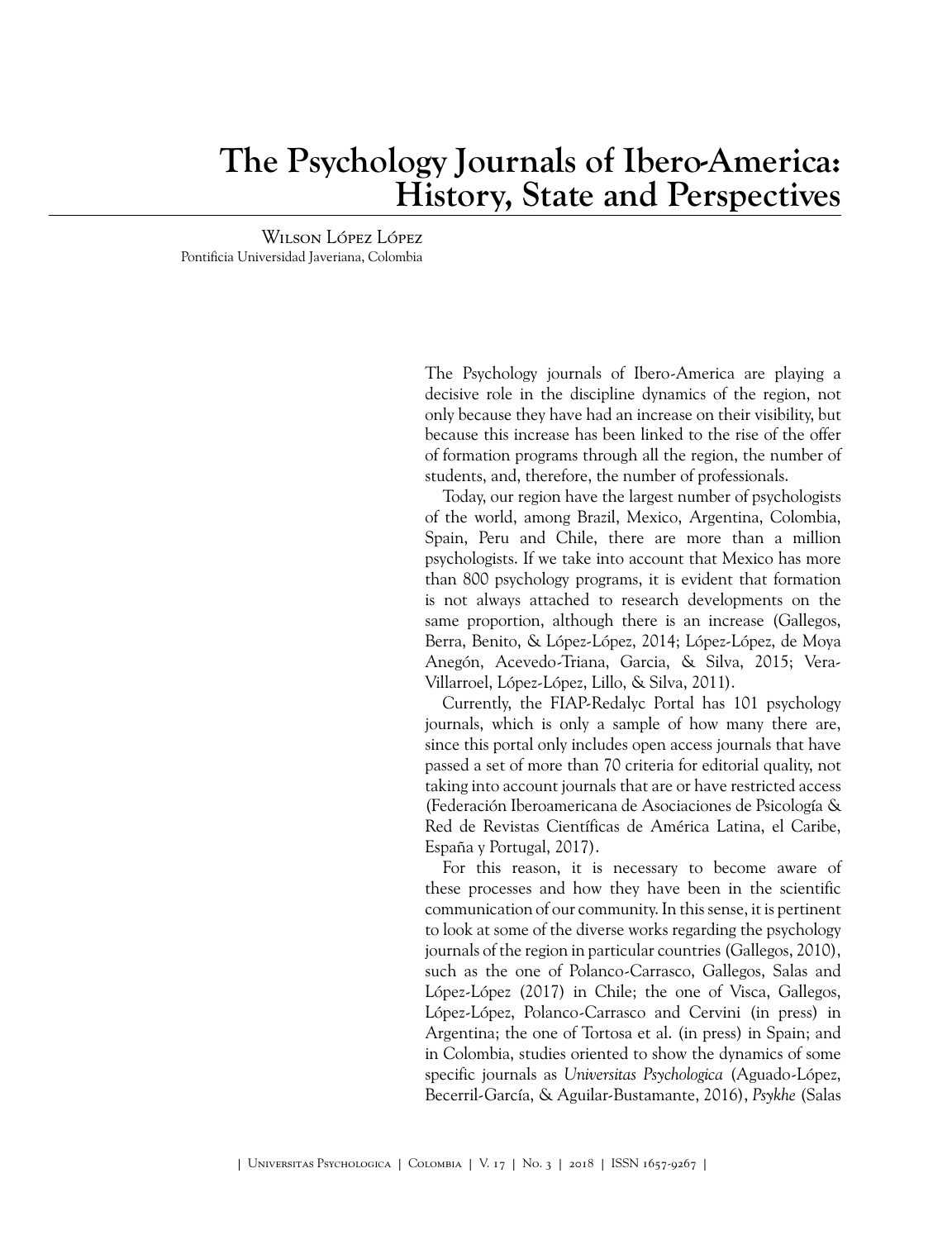[et al., 2017](#page-1-7)), and *Diversitas* [\(Aguilar-Bustamante,](#page-1-8) [& Aguado-López, 2018](#page-1-8)).

When we make a contrast between these publications, it is possible to check similarities and differences in the processes of continuous improvement like in editorial quality (production times), content quality (peer review), visibility (metrics of impact), diffusion (altmetrics), accessibility (web technologies) and management. In the region journals, clearly, these processes are completely related to the formation dynamics in research, mainly, in the incentives systems of institutions and researchers, in the quality accreditation systems of higher education institutions, and in the selection criteria of those who finance research. These complex knowledge ecosystem is subdue to the economic and sociopolitical dynamics in which the knowledge of the world is regulated and flows.

Certainly, becoming aware of the dynamics of our region journals should create precise and constructive criticism to the national and international assessment systems of journals and researchers, since some of these measures can lead to noxious practices, in which the righteous performs accomplished and the capital of knowledge achieved with such an effort in our countries are destroyed (to destroy journals is not only to break a name, it is to bury all the knowledge published in it). Finally, these balances should guide to make prospective analyses that allow recognizing the better practices and their future impact in the management and communication of knowledge.

## **References**

- <span id="page-1-8"></span>Aguilar, M., & Aguado-López, E. (2018). Diversitas: Perspectivas en Psicología: un camino de calidad y visibilidad de la disciplina para Colombia y el mundo. *Diversitas: Perspectivas en Psicología*, *14*(1) 1-15.
- <span id="page-1-6"></span>Aguado-López, E., Becerril-García, A., & Aguilar Bustamante, M. (2016). Universitas Psychologica: un camino

hacia la internacionalización. *Universitas Psychologica*, *15*(2), 321-338. [http://doi.org/](http://doi.org/10.11144/Javeriana.upsy15-2.upci) [10.11144/Javeriana.upsy15-2.upci](http://doi.org/10.11144/Javeriana.upsy15-2.upci)

- <span id="page-1-2"></span>Federación Iberoamericana de Asociaciones de Psicología & Red de Revistas Científicas de América Latina, el Caribe, España y Portugal. (2017). [Lema: La ciencia que no se ve no existe]. *Portal FIAP-Redalyc*. Recuperado de [http://www.redalyc.org/area](http://www.redalyc.org/area.oa?id=15&tipo=coleccion&bJats=1) [.oa?id=15&tipo=coleccion&bJats=1](http://www.redalyc.org/area.oa?id=15&tipo=coleccion&bJats=1)
- <span id="page-1-3"></span>Gallegos, M. (2010). La Revista Latinoamericana de Psicología en sus 40 años de historia: 1969-2009. *Universitas Psychologica*, *9*(3), 911-924. Recuperado de [http://revistas.javeriana.edu.co/index.p](http://revistas.javeriana.edu.co/index.php/revPsycho/article/view/1015/10883) [hp/revPsycho/article/view/1015/10883](http://revistas.javeriana.edu.co/index.php/revPsycho/article/view/1015/10883)
- <span id="page-1-0"></span>Gallegos, M., Berra, M., Benito, E., & López-López, W. (2014). Las nuevas dinámicas del conocimiento científico y su impacto en la psicología latinoamericana. *Psicoperspectivas: Individuo y Sociedad*, *13*(3), 106-117. [https://doi.org/10.5027/psi](https://doi.org/10.5027/psicoperspectivas-Vol13-Issue3-fulltext-377) [coperspectivas-Vol13-Issue3-fulltext-377](https://doi.org/10.5027/psicoperspectivas-Vol13-Issue3-fulltext-377)
- <span id="page-1-1"></span>Lopez-Lopez, W., de Moya Anegon, F., Acevedo-Triana, C., Garcia, A., & Silva, L. M. (2015). Psychological research collaboration and visibility in Iberoamerica. *Psychology/Psicologia:Reflexão e Crítica*, *28*(S), 72-81. [http://doi.org/10.15](http://doi.org/10.1590/1678-7153.20152840011) [90/1678-7153.20152840011](http://doi.org/10.1590/1678-7153.20152840011)
- <span id="page-1-4"></span>Polanco-Carrasco, R., Gallegos, M., Salas, G., & López-López, W. (2017). Las revistas de psicología en Chile: historia y situación actual. *Terapia Psicológica*, *35*(1), 81-93. [https://doi.org/10.4067/S0718-4808](https://doi.org/10.4067/S0718-48082017000100008) [2017000100008](https://doi.org/10.4067/S0718-48082017000100008)
- <span id="page-1-7"></span>Salas, G., Ponce, F., Méndez-Bustos, P., Vega-Arce, M., Pérez, M., López-López, W., & Cárcamo-Vásquez, H. (2017). 25 años de Psykhe: un análisis bibliométrico. *Psykhe*, *26*(1), 1-17. [http://doi.org/10.7764/psykhe.](http://doi.org/10.7764/psykhe.26.1.1205) [26.1.1205](http://doi.org/10.7764/psykhe.26.1.1205)
- <span id="page-1-5"></span>Tortosa, F., Osca-Lluch, J., López-López, W., Tortosa, M., Santolaya, J., & Alfaro, E. (in press). Internacionalización y posicionamiento de las revistas españolas de psicología.